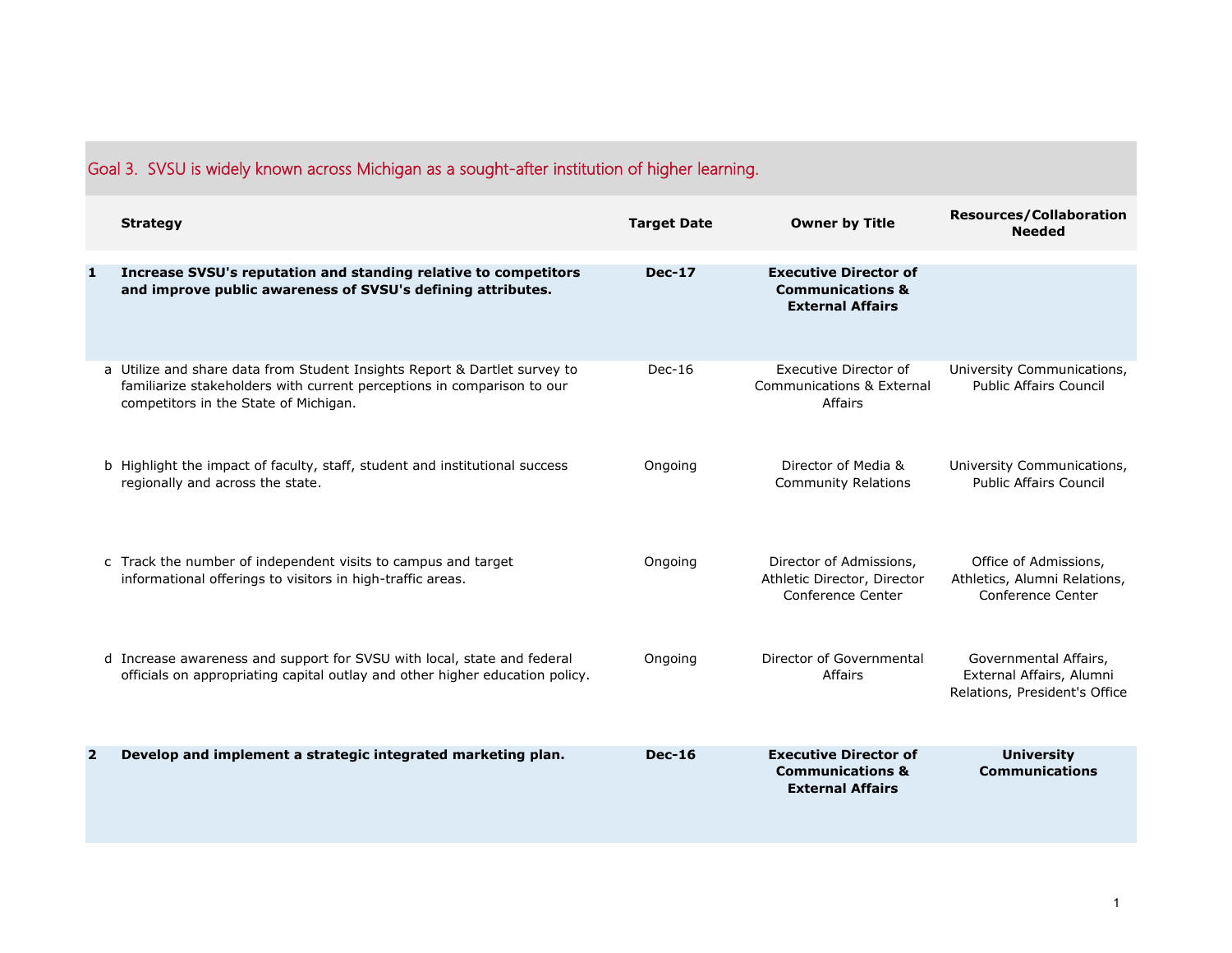|  |  |  | Goal 3. SVSU is widely known across Michigan as a sought-after institution of higher learning. |
|--|--|--|------------------------------------------------------------------------------------------------|
|  |  |  |                                                                                                |

|   | <b>Strategy</b>                                                                                                                                                               | <b>Target Date</b> | <b>Owner by Title</b>                                                                                            | <b>Resources/Collaboration</b><br><b>Needed</b> |
|---|-------------------------------------------------------------------------------------------------------------------------------------------------------------------------------|--------------------|------------------------------------------------------------------------------------------------------------------|-------------------------------------------------|
|   | a Develop tactics such as general advertising, outreach activities and public<br>relations aimed to expose SVSU more broadly.                                                 | Ongoing            | <b>Executive Director of</b><br><b>Communications &amp; External</b><br>Affairs                                  | <b>University</b><br><b>Communications</b>      |
|   | b Support Admissions efforts to increase interest from prospective<br>students, improve Admissions communication strategies and expand pool<br>of students who are contacted. | $Dec-16$           | Director of Admissions                                                                                           |                                                 |
|   | c Conduct surveys of how students learned of SVSU and why they chose<br>SVSU.                                                                                                 | $Dec-17$           | Director of Admissions                                                                                           |                                                 |
|   | d Increase public's understanding of SVSU opportunities and outcomes with<br>the development of new materials and expanding our story telling.                                | Ongoing            | Executive Director of<br>Communications & External<br>Affairs, Director of Media &<br><b>Community Relations</b> | University Communications                       |
| 3 | Increase alumni engagement with SVSU.                                                                                                                                         | Jun-17 & Ongoing   | <b>Executive Director of</b><br><b>Alumni Relations</b>                                                          |                                                 |
|   | a Promote and encourage participation of all offices/academic departments<br>in SVSU Connect.                                                                                 | $Dec-16$           | <b>Executive Director of Alumni</b><br>Relations                                                                 |                                                 |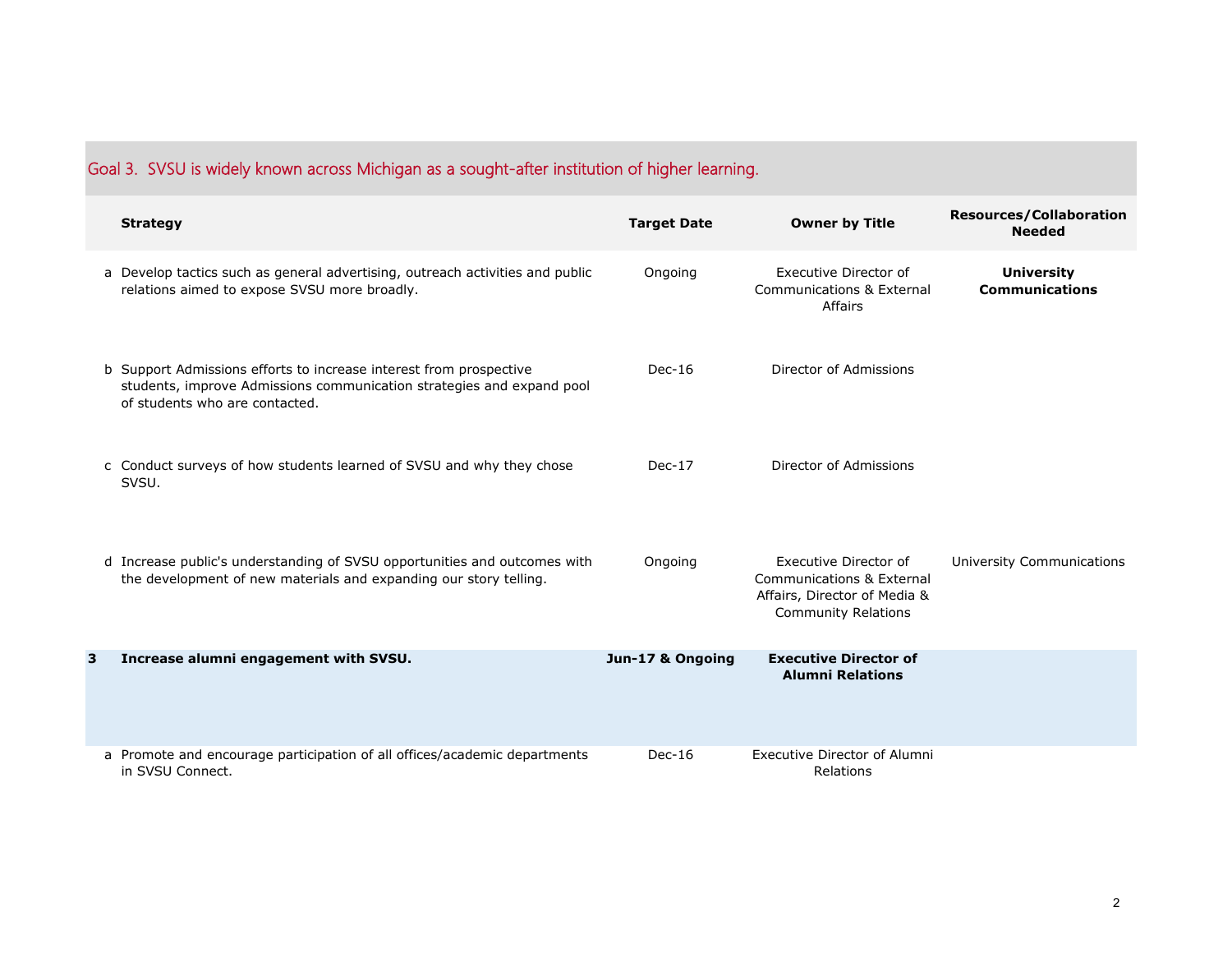| Goal 5. SYSO is widely known across ivilchigan as a sought-after institution of higher learning. |                                                                                                                                                                           |                    |                                                                                        |                                                  |  |
|--------------------------------------------------------------------------------------------------|---------------------------------------------------------------------------------------------------------------------------------------------------------------------------|--------------------|----------------------------------------------------------------------------------------|--------------------------------------------------|--|
|                                                                                                  | <b>Strategy</b>                                                                                                                                                           | <b>Target Date</b> | <b>Owner by Title</b>                                                                  | <b>Resources/Collaboration</b><br><b>Needed</b>  |  |
|                                                                                                  | b Increase alumni enrollment in SVSU Connect with the goal to achieve<br>2,500 by June 2017, 5,000 by June 2018 and 10,000 by June 2020.                                  | $Jun-17$           | <b>Executive Director of Alumni</b><br>Relations                                       |                                                  |  |
|                                                                                                  | c Provide evidence of alumni engagement with all academic departments<br>(i.e. mentorship, internships, job sharing, speaking engagements,<br>student recruitment, etc.). | Jun-17             | Executive Director of Alumni<br>Relations                                              |                                                  |  |
|                                                                                                  | d Increase number of affinity groups.                                                                                                                                     | $Jun-17$           | Executive Director of Alumni<br>Relations                                              |                                                  |  |
| 4                                                                                                | Strengthen and centralize external and internal communications.                                                                                                           | Dec-17 & Ongoing   | <b>Executive Director of</b><br><b>Communications &amp;</b><br><b>External Affairs</b> |                                                  |  |
|                                                                                                  | a Identify best practices among peer institutions regarding cross-campus<br>communication to strengthen internal communications at SVSU.                                  | $Sep-17$           | Director of Media &<br><b>Community Relations</b>                                      | <b>University Communications</b>                 |  |
|                                                                                                  | b Further establish and enforce social media and web standards for SVSU.                                                                                                  | Jun-17             | Director of Web<br>Communications                                                      | University Communications,<br>Web Communications |  |

## Goal 3. SVSU is widely known across Michigan as a sought-after institution of higher learning.